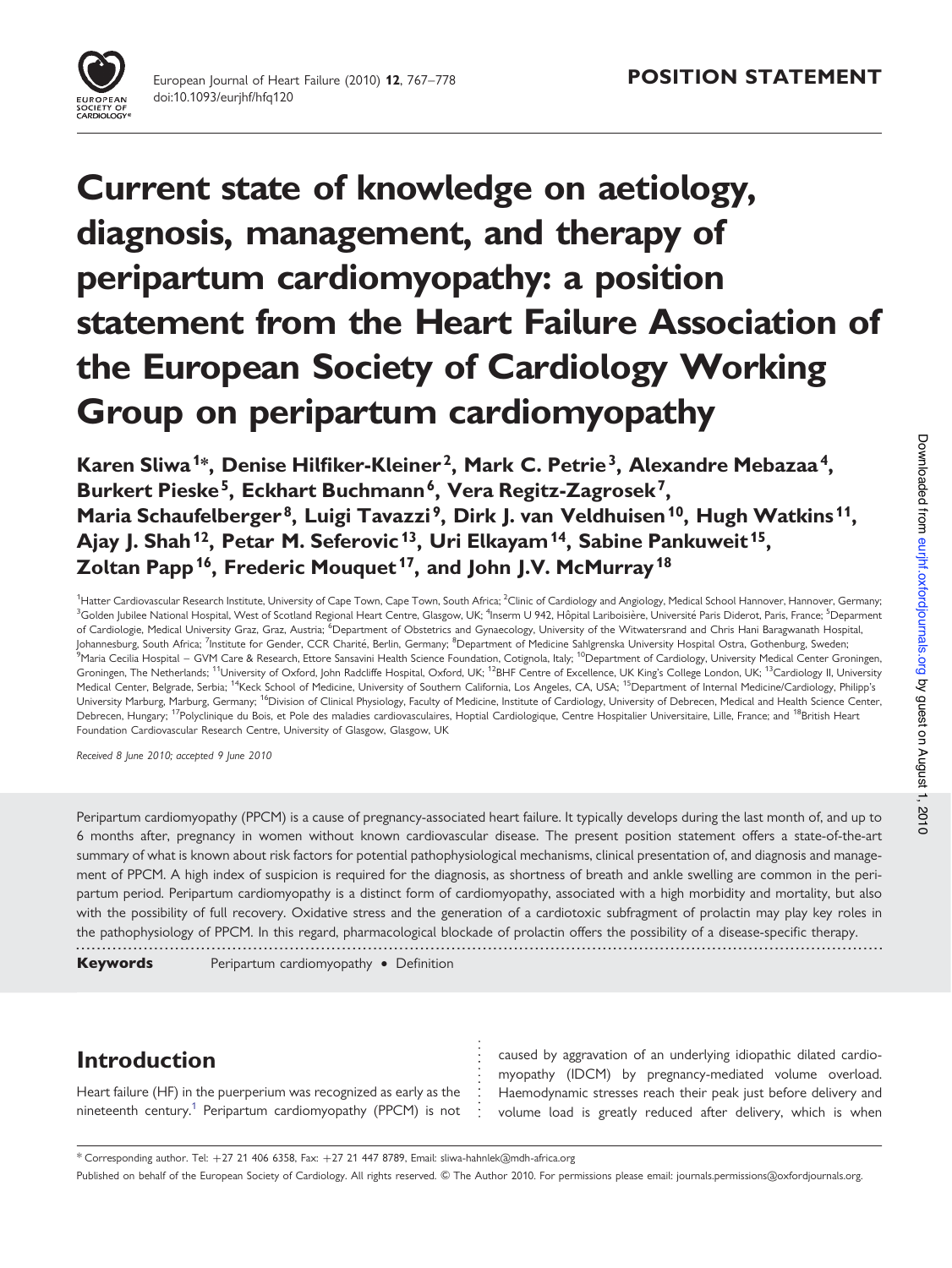PPCM often presents. Instead, it is now widely accepted that PPCM is distinct from other types of  $HF<sub>1</sub><sup>2</sup>$  although the cardiac phenotype of PPCM resembles that of a DCM. The clinical course, however, is highly variable and rapid progression to end-stage HF may occur, often within a few days. $3$  On the other hand, spontaneous and complete recovery of ventricular function may also occur. Both features are unusual in other forms of cardiomyopathy. $4,5$ 

# Definition and epidemiology

Peripartum cardiomyopathy has been variably defined (Table [1](#page-2-0)).<sup>[2](#page-9-0)[,6,7](#page-10-0)</sup> The definition of the Workshop held by the National Heart Lung and Blood Institute and the Office of Rare Diseases (2000) states that it must develop during the last month of pregnancy or within 5 months of delivery. We believe that this time frame along with echocardiographic cut-offs are arbitrary and may lead to under-diagnosis of PPCM. We propose the following simplified definition:

'Peripartum cardiomyopathy is an idiopathic cardiomyopathy presenting with HF secondary to left ventricular (LV) systolic dysfunction towards the end of pregnancy or in the months following delivery, where no other cause of HF is found. It is a diagnosis of exclusion. The LV may not be dilated but the ejection fraction (EF) is nearly always reduced below 45%'.

### **Incidence**

Very little is known about the incidence of PPCM (Table [2](#page-3-0)).<sup>5,8-[12](#page-10-0)</sup> Most studies have been conducted in the USA, South Africa, or Haiti with few from the rest of the world, including Europe. The studies that have been performed were mostly single-centre case series. From the available literature, the incidence of PPCM appears to be around 1 in 2500–4000 in the USA, 1 in 1000 in South Africa, and 1 in 300 in Haiti (Table [2](#page-3-0)). Prospective, population-based, well-conducted, epidemiological studies are required.

# Pathophysiology

The precise mechanisms that lead to PPCM remain ill-defined, but a number of contributing factors have received attention. These include general risk factors for cardiovascular disease (such as hypertension, diabetes, and smoking) and pregnancy-related factors (such as age, number of pregnancies, number of children born, use of medication facilitating birth, and malnutrition).<sup>[13](#page-10-0)</sup>

# Prolactin, 16 kDa prolactin, and cathepsin D

Recent data suggest involvement of a cascade involving oxidative stress, the prolactin-cleaving protease cathepsin D, and the nursing-hormone prolactin, in the pathophysiology of PPCM. Oxidative stress appears to be a trigger that activates cathepsin D in cardiomyocytes and cathepsin D, subsequently, cleaves prolactin into an angiostatic and pro-apoptotic subfragment.<sup>3</sup> Patients with acute PPCM have increased serum levels of oxidized low-density lipoprotein, indicative of enhanced systemic oxidative stress, as well as increased serum levels of activated cathepsin D, total pro-lactin, and the cleaved, angiostatic, 16 kDa prolactin fragment.<sup>[3](#page-9-0)</sup>

In a mouse model, the 16 kDa prolactin fragment has potentially detrimental cardiovascular actions that could play a pathophysiological role in PPCM. It inhibits endothelial cell proliferation and migration, induces endothelial cell apoptosis and disrupts already formed capillary structures. $3$  This form of prolactin also promotes vasoconstriction<sup>[3](#page-9-0)</sup> and impairs cardiomyocyte function.<sup>3</sup> Consistent with the idea that 16 kDa prolactin-mediated apoptosis may contribute to the pathogenesis of PPCM, pro-apoptotic serum markers (e.g. soluble death receptor sFas/Apo-1) are increased in PPCM patients and are predictive of impaired functional status and mortality.<sup>[13](#page-10-0),[14](#page-10-0)</sup>

In this regard, an efficient antioxidant defence mechanism in the maternal heart, late in pregnancy and the post-partum period, seem crucial as markers of cellular oxidation rise during pregnancy, culminating in the last trimester (as part of normal pregnancy-related physiology).[15](#page-10-0) Experimental data in a mouse model of PPCM (i.e. mice with a cardiomyocyte-restricted deletion of the signal transducer and activator of transcription-3, STAT3) suggest that defective antioxidant defence mechanisms may be responsible for the development of PPCM.<sup>3</sup>

Furthermore, a key functional role of an activated oxidative stress –cathepsin D– 16 kDa prolactin cascade in PPCM is strongly supported by the observation that suppression of the production of prolactin by the dopamine  $D_2$  receptor agonist, bromocriptine, prevented the onset of PPCM in the mouse model of PPCM.<sup>[3](#page-9-0)</sup>

Preliminary reports of the possible clinical effects of bromocrip-tine in patients with acute PPCM are discussed below.<sup>[16](#page-10-0)-[18](#page-10-0)</sup>

# Other putative pathophysiological mechanisms Inflammation

In addition to oxidative stress, inflammation may play a role in the pathophysiology of PPCM. Serum markers of inflammation [including the soluble death receptor sFas/Apo-1, C-reactive protein, interferon gamma (IFN- $\gamma$ ), and IL-6] are elevated in patients with PPCM.<sup>[3](#page-9-0)[,13,14,19](#page-10-0)</sup> This mechanism is underscored by the apparent clinical benefit of the anti-inflammatory agent pentoxifylline in a non-randomized trial in 58 patients with PPCM.<sup>20</sup> Furthermore, that failure to improve is clinically associated with persistently elevated IFN- $\gamma$  suggests that inflammatory status is important in the prognosis of patients with PPCM[.19](#page-10-0)

#### Viruses

Viral infection of the heart is another possible cause of peripartum inflammation, although clinical data are far from conclusive. Although some reports have implicated cardiotropic enteroviruses in PPCM, $21,22$  $21,22$  $21,22$  others have not found a higher frequency of viral infections in patients with PPCM than in those with IDCM. $^{23}$  $^{23}$  $^{23}$ Human immunodeficiency virus infection does not seem to be implicated in PPCM.<sup>[24](#page-10-0)</sup>

# Autoimmune system

In addition, autoimmune responses may play a role in the pathophysiology of PPCM. For example, serum derived from PPCM patients affects in vitro maturation of dendritic cells differently than serum from healthy post-partum women. $^{25}$  $^{25}$  $^{25}$  High titres of auto-antibodies against selected cardiac tissue proteins have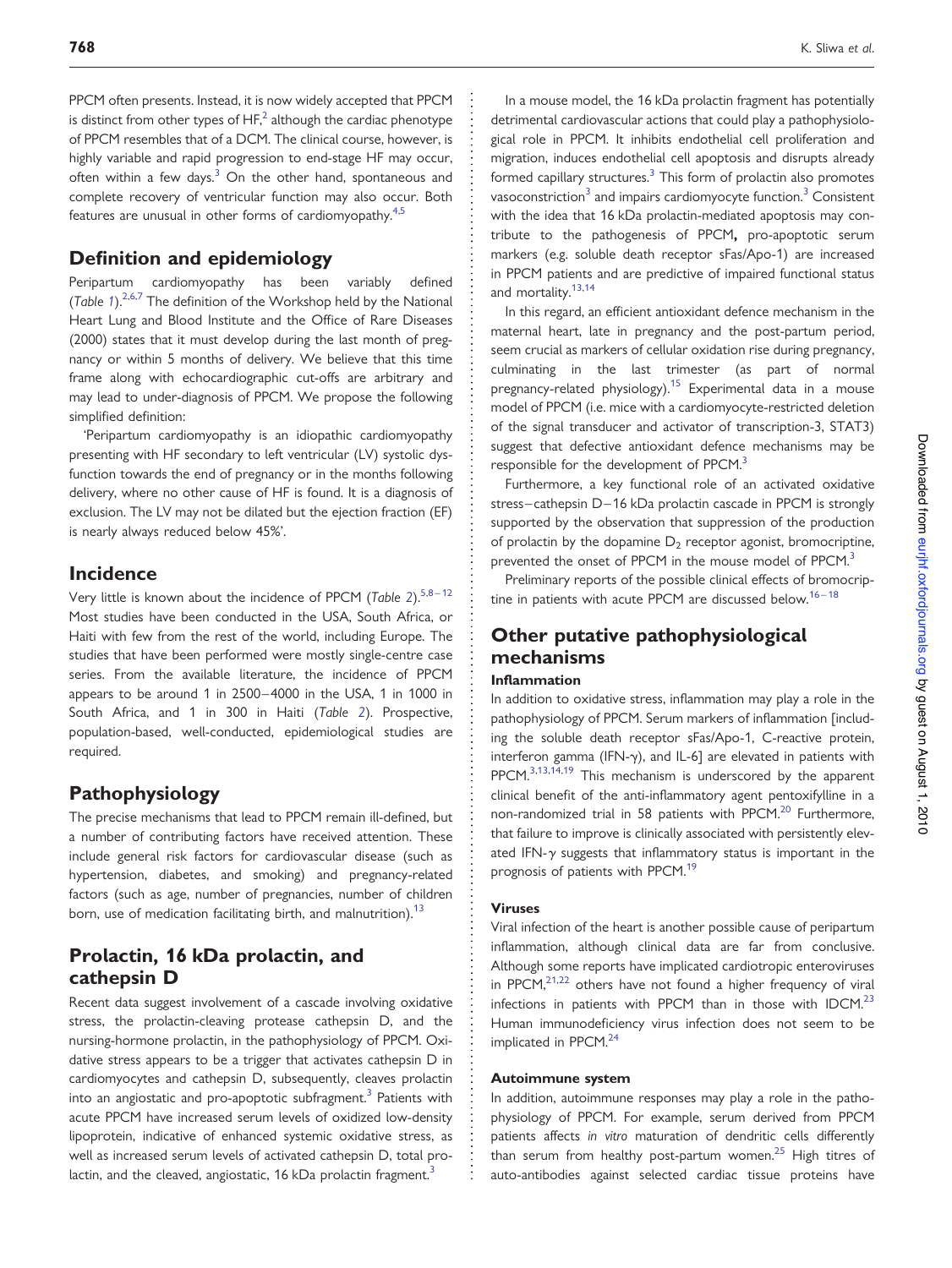$T$  Table 1  $D$ efinition of peripartum cardiomyopathyopathyopathyopathyopathyopathyopathyopathyopathyopathyopathyopathyopathyopathyopathyopathyopathyopathyopathyopathyopathyopathyopathyopathyopathyopathyopathyopathyopathy

|                                                                                                                  | <b>Definition of PPCM</b>                                                                                                                                                                                                                                                                                                                                                                                                                                                                                                                      |
|------------------------------------------------------------------------------------------------------------------|------------------------------------------------------------------------------------------------------------------------------------------------------------------------------------------------------------------------------------------------------------------------------------------------------------------------------------------------------------------------------------------------------------------------------------------------------------------------------------------------------------------------------------------------|
| European Society of Cardiology on the classification of<br>cardiomyopathies <sup>49</sup>                        | A non-familial, non-genetic form of dilated cardiomyopathy associated with pregnancy                                                                                                                                                                                                                                                                                                                                                                                                                                                           |
| AHA Scientific Statement on contemporary definitions and<br>classifications of the cardiomyopathies <sup>7</sup> | A rare and dilated acquired primary cardiomyopathy associated LV dysfunction and heart<br>failure                                                                                                                                                                                                                                                                                                                                                                                                                                              |
| Workshop held by the National Heart Lung and Blood<br>Institute and the Office of Rare Diseases <sup>2</sup>     | The development of heart failure in the last month of pregnancy or within 5 months<br>post-partum<br>The absence of an identifiable cause of heart failure<br>The absence of recognizable heart disease prior to the last month of pregnancy<br>LV systolic dysfunction demonstrated by classical echocardiographic criteria. The latter<br>may be characterized as an LV ejection fraction $\leq$ 45%, fractional shortening $\leq$ 30%, or<br>both, with or without an LV end-diastolic dimension $>2.7$ cm/m <sup>2</sup> body surface area |
| Heart Failure Association of the European Society of<br>Cardiology Working Group on PPCM 2010                    | PPCM is an idiopathic cardiomyopathy presenting with heart failure secondary to left<br>ventricular systolic dysfunction towards the end of pregnancy or in the months<br>following delivery, where no other cause of heart failure is found. It is a diagnosis of<br>exclusion. The left ventricle may not be dilated but the ejection fraction is nearly always<br>reduced below 45%.                                                                                                                                                        |

HF, heart failure; LV, left ventricular.

been found in the majority of women with PPCM.<sup>[26](#page-10-0)</sup> Circulating auto-antibodies to every type of cardiac tissue were identified in all 10 cases screened by Lamparter et  $al.^{27}$  $al.^{27}$  $al.^{27}$  Warraich et  $al.$  reported higher titres of antibodies (IgG and IgG subclasses) against cardiac myosin heavy chain in patients with PPCM compared with those with IDCM. Furthermore, these titres correlated with clinical presentation and with New York Heart Association (NYHA) functional class[.28](#page-10-0) In addition, the potential role of microchimerism, due to the introduction of foetal cells of haematopoietic origin into the maternal circulation, has been raised.<sup>[29](#page-10-0)</sup>

Whether or not these findings are causal in PPCM, or secondary to cardiac damage due to another mechanism, is not clear.

# Genetic susceptibility to peripartum cardiomyopathy

<span id="page-2-0"></span>Few data are available with which to formally evaluate any genetic contribution to susceptibility to PPCM and the studies that have been published are largely case reports rather than systematic studies. There are a number of reports in the literature of PPCM in women with mothers or sisters who had the same diagnosis. A widely cited study from the  $1960s^{30}$  identified 3 of 17 probands with PPCM who had a definite family history of the condition. Since that time, there have been several other carefully documented examples of two or three affected female first-degree relatives. $31-34$  $31-34$  $31-34$  Frequently, uncertainty exists about whether such cases fulfil formal PPCM diagnostic criteria (i.e. absence of preexisting heart disease) or whether, in contrast, the affected women have an inherited DCM that only became apparent during the haemodynamic stress of pregnancy. There have been reports of women with PPCM, who have male relatives affected by DCM, arguing that at least some familial cases are examples of DCM rather than a specific PPCM.<sup>35</sup> Recently, however, there have been two reports which more strongly support the suggestion that some cases of PPCM may in fact be part of familial DCM.<sup>[36,37](#page-10-0)</sup> In one study from the Netherlands, van

Spaendonck-Zwarts et al.<sup>[36](#page-10-0)</sup> studied 90 families with familial DCM and investigated the presence of PPCM; in addition, they also examined PPCM patients and performed cardiac screening of their first-degree relatives. Their data suggest that a subset of PPCM is an initial manifestation of familial DCM and this was corroborated by the identification of a causative mutation in one family. In another study from the USA, Morales et  $al.^{37}$  $al.^{37}$  $al.^{37}$  did similar observations in a large cohort study. These findings together may have important implications for cardiology screening in such families.

Nevertheless, the very high incidence in certain communities is suggestive of environmental risk factors, $38$  although a common genetic founder mutation cannot be excluded. Studies in immigrant populations in the USA suggest an intermediate level of risk in African-Americans and a low incidence in Hispanics (more in keeping with changing environment than genetic origins).<sup>[9](#page-10-0)</sup>

Within populations, there clearly remains scope for variable genetic susceptibility, just as there is with other forms of HF. Future research could evaluate both the common variants: common disease contribution to PPCM susceptibility and, potentially, analysis of uncommon larger-effect alleles (e.g. by re-sequencing). A number of candidate gene pathways would be promising targets, e.g. genetic variants in the JAK/STAT signalling cascade;<sup>[3](#page-9-0)</sup> however, no associations have been detected to date.

On the basis of these results, general genetic testing is not recommended as a routine but is currently being done as part of research projects.

### Clinical presentation and diagnosis

The clinical presentation of patients with PPCM is similar to those with other forms of systolic HF secondary to cardiomyopathy, but may be highly variable. Patients with only mild symptoms have been reported.<sup>[37](#page-10-0)</sup> Early signs and symptoms of PPCM may often mimic normal physiological findings of pregnancy and include pedal oedema, dyspnoea on exertion, orthopnoea, paroxysmal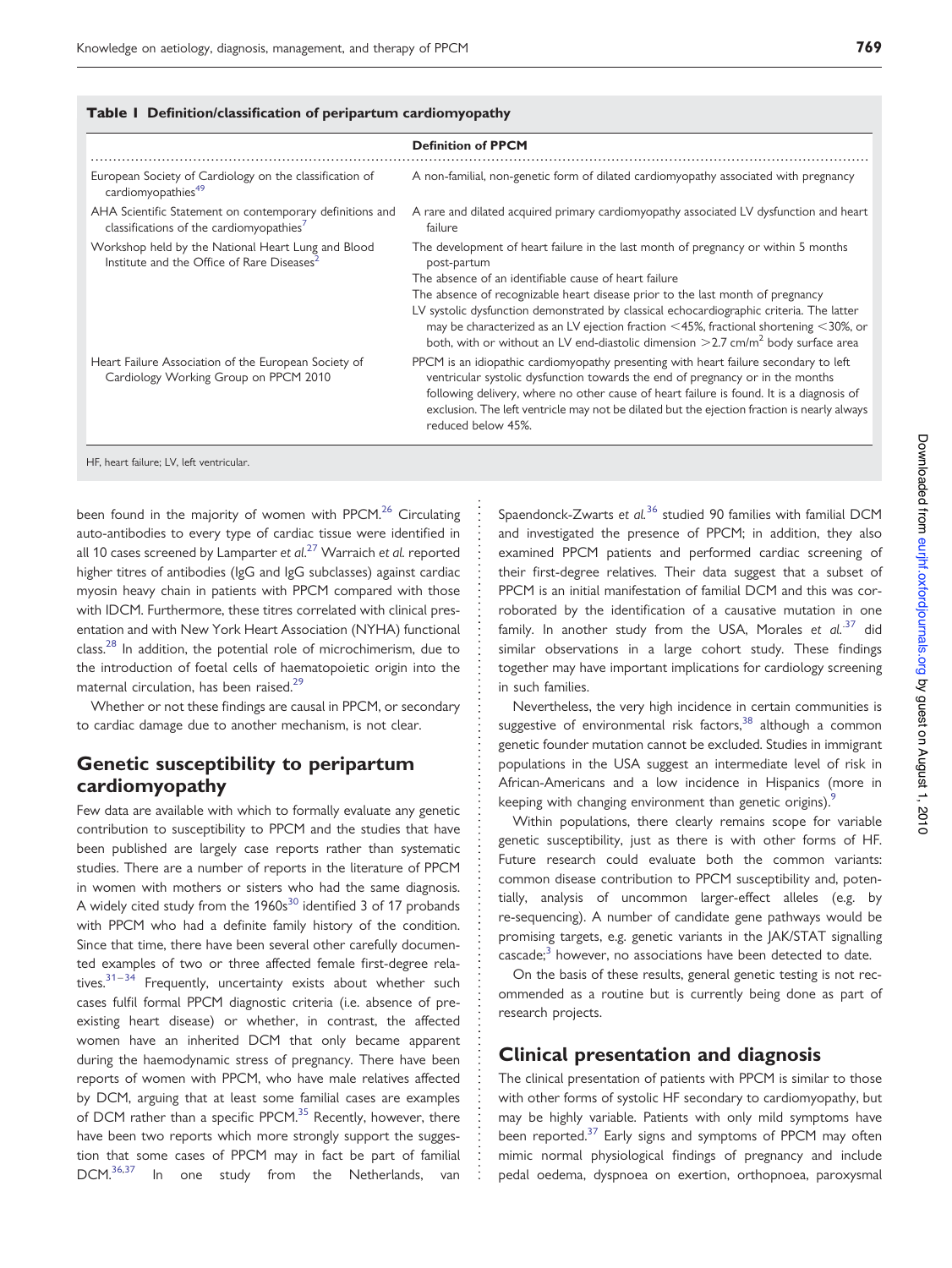| Author                         | Year             |                 | Country Case series<br>or<br>population<br>based | Retrospective<br>$(R)$ or<br>prospective<br>(P) | <b>Number</b><br>with<br><b>PPCM</b> | <b>Incidence</b>                                                                                                       | Mean<br>age | Race                                            | <b>Definition of PPCM</b>                                                                                                                                                                                                                                                                                              |
|--------------------------------|------------------|-----------------|--------------------------------------------------|-------------------------------------------------|--------------------------------------|------------------------------------------------------------------------------------------------------------------------|-------------|-------------------------------------------------|------------------------------------------------------------------------------------------------------------------------------------------------------------------------------------------------------------------------------------------------------------------------------------------------------------------------|
| Mielniczuk et al. <sup>8</sup> | $1990 -$<br>2002 | <b>USA</b>      | Population<br>based                              | R.                                              | 171                                  | 1990-2002: 1:3189;<br>2000-02: 1:2289                                                                                  | 30          | 42% White; 32%<br>African-American<br>with PPCM | ICD 9 code 674.8 (plus least one of 514, 428, 425.4,<br>648.64) and then 2 reviewers of each potential case-<br>PPCM if consensus                                                                                                                                                                                      |
| Brar et al. <sup>9</sup>       | $1996 -$<br>2005 | <b>USA</b>      | Population<br>based                              | R                                               | 60                                   | Total (all races):<br>1:4025; 1:4075,<br>Whites; 1:1421,<br>African-Americans:<br>1:9861, Hispanics;<br>1:2675, Asians | 33          | <b>NA</b>                                       | ICD 9 codes 428.0, 428.1, 428.4, 428.9, 425.4, and 425.9<br>and then case note review:<br>(i) LVEF $< 0.50$<br>(ii) Framingham criteria for HF<br>(iii) new symptoms of HF or initial echocardiographic<br>diagnosis of left ventricular dysfunction occurred in<br>the month before or in the 5 months after delivery |
| Fett et al. <sup>5</sup>       | $2000 -$<br>2005 | Haiti           | Case series<br>(single                           | P                                               | 98                                   | 1:300                                                                                                                  | 32          | Afro-Caribbean                                  | (i) CHF 1-month before to 5 months after delivery<br>(ii) no pre-existing heart disease                                                                                                                                                                                                                                |
|                                |                  |                 | institution)                                     |                                                 |                                      |                                                                                                                        |             |                                                 | (iii) no other cause identified for CHF<br>(iv) LVEF $<$ 45% or FS $<$ 30%                                                                                                                                                                                                                                             |
| Chapa et al. <sup>10</sup>     | $1988 -$<br>2001 | <b>USA</b>      | Case series<br>(single)<br>institution)          | P                                               | 32                                   | 1:1149                                                                                                                 | 27          | 80% African American:<br>20% White              | (i) $FS < 30\%$<br>(ii) LVEDD $>$ 4.8 cm<br>(iii) no other cause identified for CHF                                                                                                                                                                                                                                    |
|                                |                  |                 |                                                  |                                                 |                                      |                                                                                                                        |             |                                                 | (iv) LVEF $<$ 45% or FS $<$ 30%                                                                                                                                                                                                                                                                                        |
| Desai et al. <sup>11</sup>     | $1986 -$<br>1989 | South<br>Africa | Case series<br>(single<br>institution)           | P                                               | 97                                   | 1:1000                                                                                                                 | 29          | <b>Black Africans</b> ; except<br>1 Asian       | Not stated; echocardiography performed-no results<br>presented                                                                                                                                                                                                                                                         |
| Witlin et al. <sup>12</sup>    | $1986 -$<br>1994 | <b>USA</b>      | Case series<br>(single                           | R                                               | 28                                   | 1:2406                                                                                                                 | <b>NA</b>   | 21 Black; 6 White; 1<br>Asian                   | (i) CHF 1 month before to 5 months after delivery<br>(ii) no other cause identified for CHF                                                                                                                                                                                                                            |
|                                |                  |                 | institution)                                     |                                                 |                                      |                                                                                                                        |             |                                                 | (iii) absence of heart disease before the last month of<br>pregnancy                                                                                                                                                                                                                                                   |

Table 2 Incidence of peripartum cardiomyopathy

<span id="page-3-0"></span>Only studies recruiting after 1985 using echocardiography are included (except Mielniczuk-no echocardiography). Only studies including >25 patients after 1985 patients are included. NA, not available; LV, left ventricular; ventricular ejection fraction; EDD, end-diastolic diameter; NYHA, New York Heart Association. <sup>a</sup>Date of publication.

770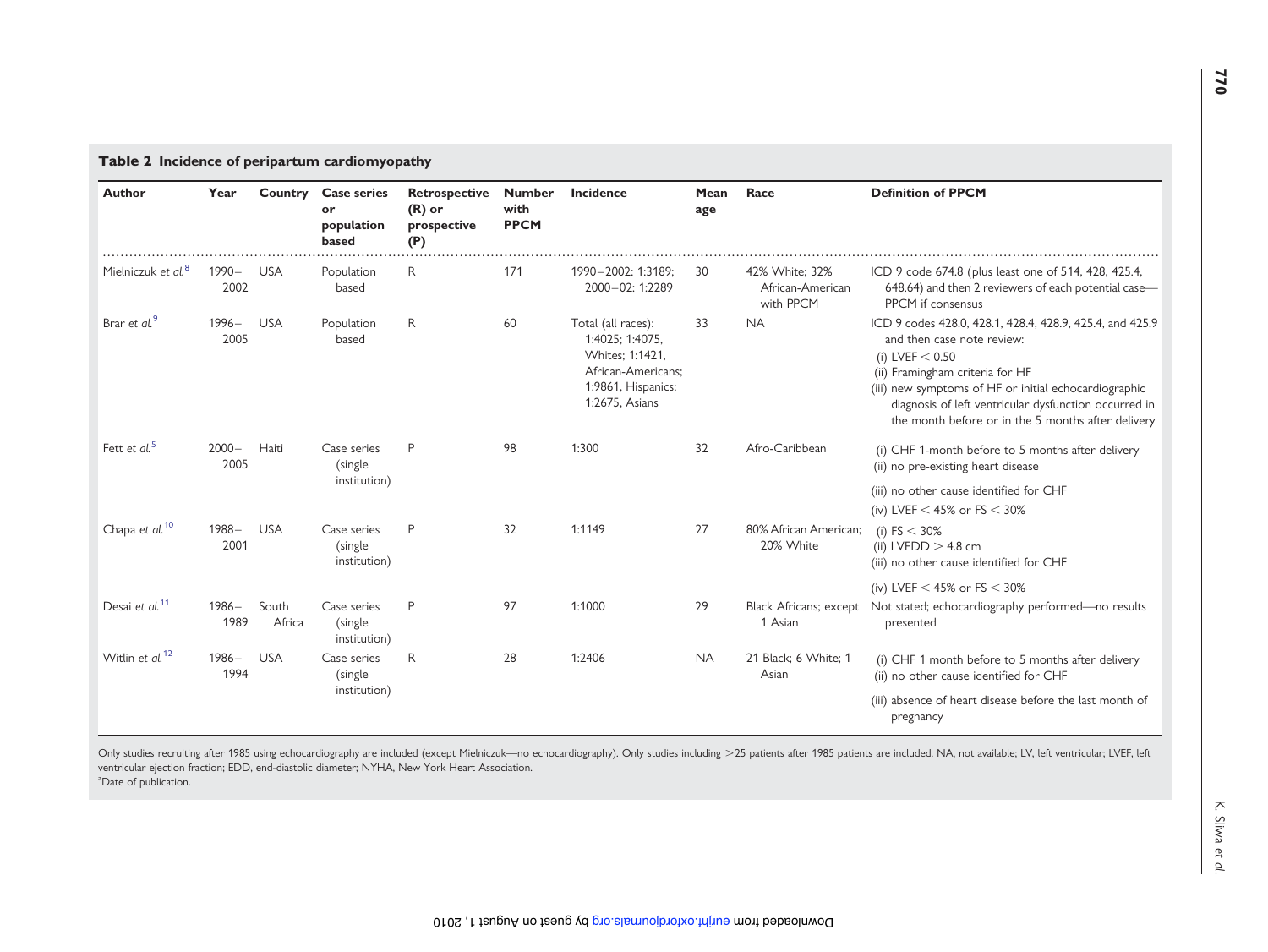nocturnal dyspnoea, and persistent cough. Additional symptoms experienced in PPCM include abdominal discomfort secondary to hepatic congestion, dizziness, praecordial pain, and palpitations, and, in the later stages, postural hypotension can occur. In many cases, women with PPCM and their doctors or midwives may believe that these symptoms are either due to gravidity or general tiredness, due to having given birth recently, and the associated lack of sleep. In addition, patients may be anaemic.

In the majority of patients, symptoms develop in the first 4 months after delivery (78%). Only 9% of patients present in the last month of pregnancy. Thirteen per cent present either prior to 1 month before delivery, or more than 4 months post-partum.<sup>[39](#page-10-0)</sup> In at least some countries, patients often present later than 5 months post-partum as their symptoms are not initially attributed to HF (K.S., South Africa, personal experience). Such patients have not been included in any studies to date as they do not meet current criteria for a diagnosis of PPCM. It is also possible that some women who present later in life with DCM have previously unrecognized PPCM.

The most frequent initial presentation is with NYHA functional class III or IV symptoms, $11$  but this may vary from NYHA I to IV symptoms. Some patients may present with complex ventricular arrhythmias or cardiac arrest.<sup>[40](#page-10-0)</sup>

Only one study has reported physical signs in PPCM. Of 97 South African patients, 72% had a displaced apical impulse, 92% a third heart sound, and 43% mitral regurgitation.<sup>11</sup>

Left ventricular thrombosis is not uncommon in PPCM patients with an LVEF  $<$  35%.<sup>[31,41](#page-10-0)</sup> Peripheral embolic episodes, including cerebral embolism, with serious neurological consequences, coronary and mesenteric embolism, have been reported.<sup>42,43</sup> Haemoptysis and pleuritic chest pain may be presenting symptoms of pulmonary embolism.

Prospective registries are needed to accurately quantify the risk of systemic and venous thrombo-embolism.

# Investigation of peripartum cardiomyopathy

As PPCM is a diagnosis of exclusion, all patients should have a thorough investigation to identify any alternative aetiology of HF (Figure [1](#page-4-0)). Both cardiac and non-cardiac causes of symptoms should be considered.

### Electrocardiogram

An electrocardiogram (ECG) should be performed in all patients with suspected PPCM as it can help distinguish PPCM from other causes of symptoms. Two studies investigated the prevalence of ECG abnormalities in PPCM.<sup>11,40</sup> In 97 South Africans with PPCM, 66% had voltage criteria consistent with LV hypertrophy and 96% ST-T wave abnormalities. On presentation, the ECG of PPCM patients in HF is seldom normal. However, studies with larger sample sizes are needed.

<span id="page-4-0"></span>Patients with PPCM are as susceptible to arrhythmias as those with other cardiomyopathies, particularly if LV systolic dysfunction becomes chronic.<sup>44</sup>



Figure I Exclusion of peripartum cardiomyopathy in the breathless woman towards the end of pregnancy/early post-partum.

# B-type natriuretic peptide

As a result of elevated LV end-diastolic pressure due to systolic dysfunction, patients with PPCM commonly have an increased plasma concentration of B-type natriuretic peptide (BNP) or N-terminal pro-BNP (NT-proBNP).<sup>[19](#page-10-0)</sup> Of 38 patients with PPCM, all had abnormal NT-proBNP plasma levels (mean 1727.2 fmol/mL) when compared with 21 healthy mothers post-partum (mean 339.5 fmol/mL),  $P < 0.0001$ .

# Cardiac imaging

Cardiac imaging is indicated in any peripartum woman with symptoms and signs suggestive of cardiac failure in order to establish the diagnosis and, if PPCM is present, to obtain prognostic information.

Not all patients present with LV dilatation, $<sup>2</sup>$  but a LV end-diastolic</sup>  $diameter >60$  mm predicts poor recovery of LV function (as does a LVEF < 30 %).<sup>10,44,45</sup> Imaging is also important in ruling out LV thrombus, particularly where the LVEF is severely depressed.<sup>41</sup> Imaging should be carried out as quickly as possible. Although echocardiography is the most widely available imaging modality, magnetic resonance imaging (MRI) allows more accurate measurement of chamber volumes and ventricular function than echocardiography<sup>46</sup> and also has a higher sensitivity for the detection of LV thrombus.<sup>47</sup> In addition, specific MRI techniques, such as measurement of late enhancement following administration of gadolinium, provide critical information in the differential diagnosis of myocarditis. The European Society of Radiology recommends that gadolinium should be avoided until after delivery, unless absolutely necessary. Breast feeding does not need to be interrupted after administration of gadolinium.<sup>48</sup>

Echocardiography should be repeated before patient discharge and at 6 weeks, 6 months, and annually to evaluate the efficacy of medical treatment. If available, cardiac MRI can also be repeated at 6 months and 1 year to get a more accurate assessment of changes in cardiac function.

Peripartum cardiomyopathy is a diagnosis of exclusion with a large differential diagnosis (Table [3](#page-5-0)). Confusion may arise when cardiac changes accompany pregnancy-induced hypertension (preeclampsia). The inclusion of patients with this complication in both the index and prior pregnancies has probably contributed to the discrepancy between studies in the reported characteristics of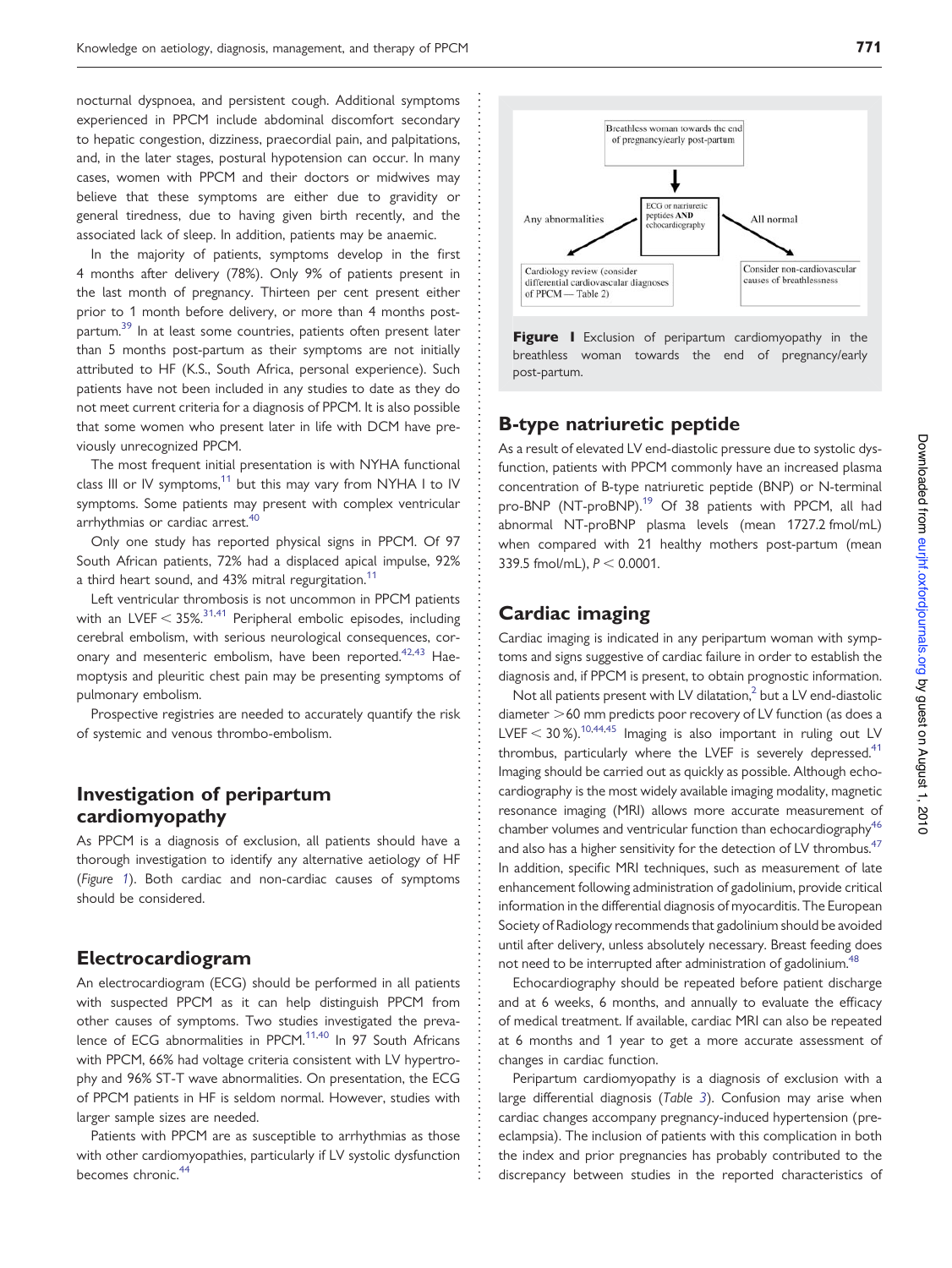|                                                                                  | <b>Distinguishing features</b>                                                                                                                                                                                       | Diagnosis/investigation                                                                                             |
|----------------------------------------------------------------------------------|----------------------------------------------------------------------------------------------------------------------------------------------------------------------------------------------------------------------|---------------------------------------------------------------------------------------------------------------------|
| Pre-existing idiopathic dilated<br>cardiomyopathy (IDC) unmasked by<br>pregnancy | PPCM most commonly presents post-partum,<br>whereas IDC (unmasked by pregnancy) usually<br>presents by the 2nd trimester<br>IDC usually presents during pregnancy with larger<br>cardiac dimensions than PPCM        | History, ECG, BNP, echocardiography                                                                                 |
| Pre-existing familial dilated<br>cardiomyopathy (FDC) unmasked by<br>pregnancy   | PPCM most commonly presents post-partum,<br>whereas FDC usually presents by 2nd trimester<br>Positive family history in FDC<br>FDC usually presents during pregnancy with larger<br>cardiac dimensions than PPCM     | History, ECG, BNP, echocardiography, genetic<br>testing, family screening                                           |
| HIV/AIDS cardiomyopathy                                                          | HIV cardiomyopathy presents often with non-dilated<br>ventricles                                                                                                                                                     | HIV test                                                                                                            |
| Pre-existing valvular heart disease<br>unmasked by pregnancy                     | Rheumatic mitral valve disease is often unmasked by<br>pregnancy<br>PPCM most commonly presents post-partum whereas<br>valvular heart disease usually presents by 2nd<br>trimester                                   | History, examination, ECG, echocardiography                                                                         |
| Hypertensive heart disease                                                       | Exclude pre-existing severe hypertension in those<br>presenting before delivery                                                                                                                                      |                                                                                                                     |
| Pre-existing unrecognized congenital<br>heart disease                            | Previously unrecognized congenital heart disease often<br>has associated pulmonary hypertension<br>PPCM most commonly presents post-partum,<br>whereas congenital heart disease usually presents<br>by 2nd trimester | History, ECG, echocardiography                                                                                      |
| Pregnancy-associated myocardial<br>infarction                                    | History (but can present atypically)                                                                                                                                                                                 | History, ECG, cardiac enzymes, coronary<br>angiography, echocardiography                                            |
| Pulmonary embolus                                                                | History                                                                                                                                                                                                              | Medical history, ECG, D-dimers; consider<br>echocardiography, ventilation/perfusion scan, CT<br>pulmonary angiogram |

#### Table 3 Differential cardiovascular diagnoses of peripartum cardiomyopathy

ECG, echocardiogram; HIV, human immunodeficiency virus; BNP, B-type natriuretic peptide.

patients with PPCM and in the timing of presentation. Studies with greater proportions of patients with pre-eclampsia (and of patients with more severe pre-eclampsia) report a far greater frequency of PPCM cases presenting in the last month of pregnancy.<sup>[45](#page-10-0)</sup> In contrast, studies that have attempted to minimize the inclusion of patients with pre-eclampsia (or which only include patients with milder hypertension) show a clear post-partum peak in the presentation of PPCM, most commonly  $2-62$  days after delivery.<sup>[5,14,44](#page-10-0)</sup>

# Management

# Management of acute heart failure in peripartum cardiomyopathy

# Initial management

<span id="page-5-0"></span>The principles of managing acute HF due to PPCM are no different than those applying to acute HF arising from any other cause and are summarized in the recent ESC/ESICM guidelines.<sup>49</sup> Briefly, rapid treatment is essential, especially when the patient has pulmonary oedema and/or hypoxaemia. Oxygen should be administered in order to achieve an arterial oxygen saturation of  $\geq$ 95%, using, where necessary, non-invasive ventilation with a positive end-expiratory pressure of  $5-7.5$  cm  $H<sub>2</sub>O$ . Intravenous (i.v.) diuretics should be given when there is congestion and volume

overload, with an initial bolus of furosemide 20-40 mg i.v. recommended. Intravenous nitrate is recommended (e.g. nitroglycerine starting at  $10-20$  up to  $200 \mu$ g/min) in patients with a systolic blood pressure (SBP)  $>$  110 mmHg and may be used with caution in patients with SBP between 90 and 110 mmHg.

Inotropic agents should be considered in patients with a low output state, indicated by signs of hypoperfusion (cold, clammy skin, vasoconstriction, acidosis, renal impairment, liver dysfunction, and impaired mentation) and those with congestion which persists despite administration of vasodilators and/or diuretics. When needed, inotropic agents (dobutamine and levosimendan) should be administered without unnecessary delay and withdrawn as soon as adequate organ perfusion is restored and/or congestion reduced.

#### Mechanical ventricular support and cardiac transplantation

If a patient is dependent on inotropes or intra-aortic balloon pump counterpulsation, despite optimal medical therapy, implantation of a mechanical assist device or cardiac transplantation should be considered. Since the prognosis in PPCM is different from DCM with a significant proportion of patients normalizing their LV function within the first 6 months post-partum,<sup>50</sup> an LV-assisted device (LVAD) may be considered before listing the patient for cardiac transplantation, although the optimum strategy is not known and discussion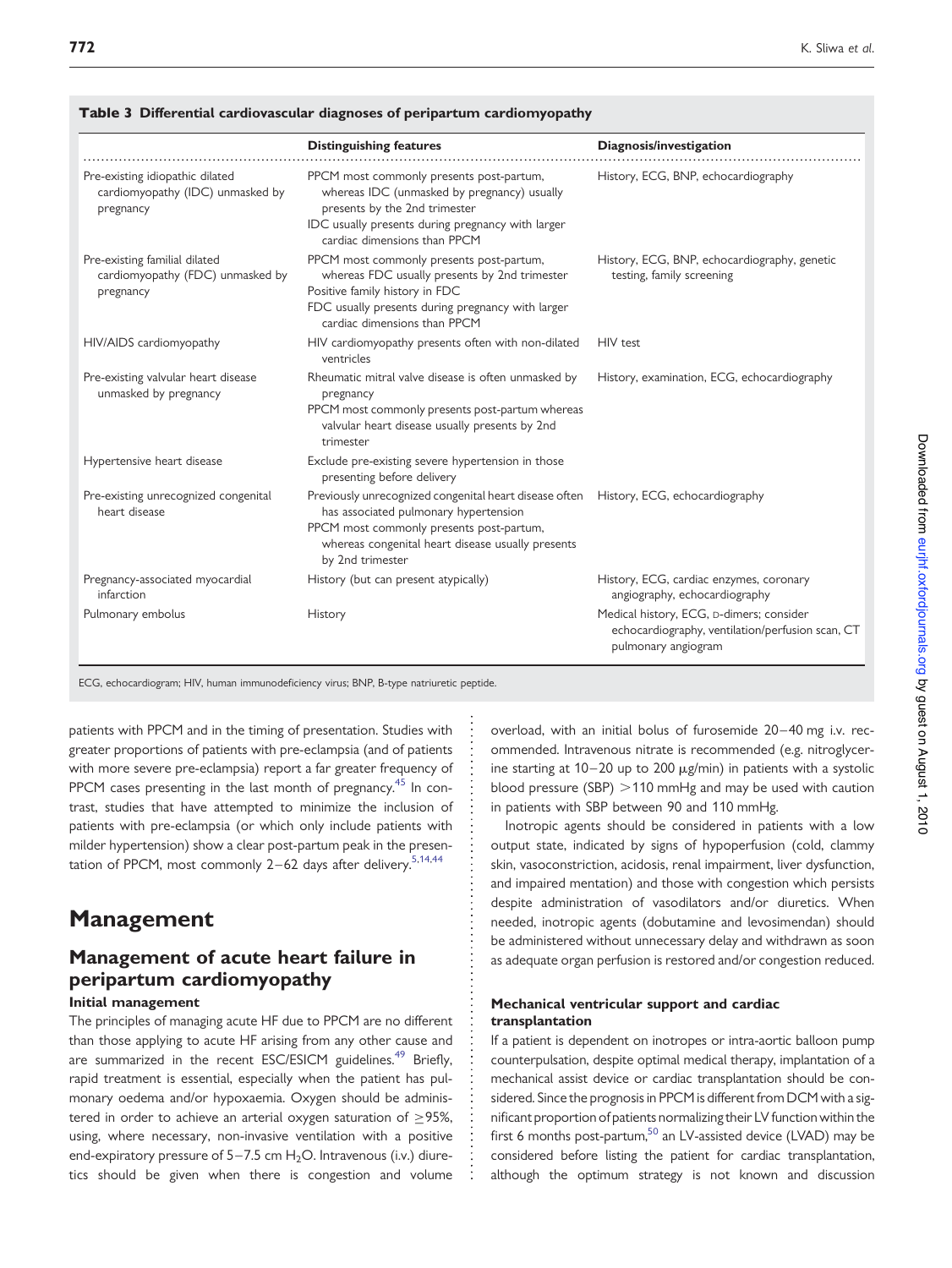between experts on a case-by-case basis may be helpful. However, implantation of LVAD should certainly be considered as a rescue measure in a life-threatening situation ('bridge to transplantation').

Left ventricular-assisted devices have improved mechanically and experience with their use has increased greatly in recent years, with a large number of LVADs implanted in Europe as either a 'bridge to transplantation' or as 'destination therapy'.[51](#page-11-0) Nevertheless, complications related to their use remain high $52$  and thrombotic complications may occur more often in patients with PPCM than in others because PPCM is a pro-thrombotic condition. Size of device also remains a limiting factor as not all fully implantable devices will fit into a small woman.

After clinical improvement of the patient and recovery of cardiac function, weaning from the device may be attempted. Since no data are available specifically for PPCM, the criteria developed for DCM should be used. $53$  If weaning cannot be attempted, or is not successful, transplantation should be considered.

Published data show that between 0 and 11% of patients with PPCM undergo heart transplantation (Table [4](#page-7-0)). So far, the two largest published series each included just eight patients.<sup>54</sup> Both reported similar outcomes in women with PPCM compared with patients with HF due to other causes.

International registries could greatly increase knowledge of both the use of cardiac transplantation and LVADs in PPCM.

# Management of stable heart failure in peripartum cardiomyopathy

### Drug therapy

After delivery, PPCM should be treated in accordance with the current ESC guidelines for HF.<sup>[49](#page-10-0)</sup>

During pregnancy, the following restrictions to these guidelines apply. Angiotensin-converting enzyme-inhibitors and angiotensin-II receptor blockers. Angiotensin-converting enzyme (ACE)-inhibitors and angiotensin-II receptor blocker (ARB) are contraindicated because of serious renal and other foetal toxicity  $(I-C)^{55,56}$  $(I-C)^{55,56}$  $(I-C)^{55,56}$ 

Hydralazine and long-acting nitrates. It is believed that this combination can be used safely, instead of ACE-inhibitors/ARBs, in patients with PPCM.<sup>[57](#page-11-0)</sup>

 $\beta$ -Blockers. These have not been shown to have teratogenic effects.<sup>58</sup>  $\beta$ -1-selective drugs are preferred because  $\beta$ -2 receptor blockade can, theoretically, have an anti-tocolytic action.

Diuretics. Diuretics should be used sparingly as they can cause decreased placental blood flow.<sup>[13,](#page-10-0)[59](#page-11-0)</sup> Furosemide and hydrochlorothiazide are most frequently used.

Aldosterone antagonists. Spironolactone is thought to have antiandrogenic effects in the first trimester. $60$  Because the effects of eplerenone on the human foetus are uncertain, it should also be avoided during pregnancy.

Antithrombotic therapy. Fetotoxicity of warfarin needs to be considered in all patients with PPCM and LVEF  $<$  35%. Unfractionated or low-molecular-weight heparin can be used. Fetotoxicity of warfarin needs to be considered.

### Cardiac resynchronization therapy and implantable cardioverters/defibrillators

Peripartum cardiomyopathy patients are not specifically discussed in the section on implanting implantable cardioverters/ defibrillators (ICDs) and cardiac resynchronization therapy (CRT) in the 2008 ESC guidelines. Decisions about both the necessity and the timing of ICD and CRT implantation in these patients are extremely difficult and require careful consideration of the pros and cons in the context of the natural history of PPCM. The obvious issues are the cost and potential complications of implanting a device in a patient who may not need it for long because of subsequent recovery of ventricular function. However, if a patient with PPCM has persistently severe LV dysfunction 6 months following presentation, despite optimal medical therapy, many clinicians would advise implantation of an ICD (combined with CRT if the patients also has NYHA functional class III or IV symptoms and a QRS duration  $>$  120 ms).

International registries should be structured in a way to include PPCM as a specific diagnosis and thereby to provide information for the future.

#### New therapeutic strategies

As indicated earlier, bromocriptine may be a novel disease-specific treatment for PPCM.<sup>[16](#page-10-0)</sup> Several case reports have suggested that the addition of bromocriptine to standard therapy for HF may be beneficial in patients with acute onset of PPCM.<sup>16,17,31[,61](#page-11-0)</sup> In addition, a proof-of-concept randomized pilot study of patients with newly diagnosed PPCM presenting within 4 weeks of delivery also showed promising results.<sup>18</sup> Patients receiving bromocriptine 2.5 mg twice daily for 2 weeks, followed by 2.5 mg daily for 4 weeks, displayed greater recovery of LVEF (27% at baseline to 58% at 6 months,  $P = 0.012$ ) compared with patients assigned to standard care (27% at baseline to 36% at 6 months, NS). One patient in the bromocriptine-treated group died compared with four patients in the placebo group.

Bromocriptine has been used for more than 20 years in postpartum women to stop lactation. The use in this period has been associated with several reports of myocardial infarction.<sup>62</sup> Because of these, anti-coagulation therapy is strongly encouraged in PPCM patients with a low LVEF in general and in those taking bromocriptine in particular. Furthermore, with adequate anti-coagulation therapy, thrombo-embolism in all PPCM patients treated with bromocriptine has not been observed.<sup>18,31</sup> However, the data available are limited.

The safety of bromocriptine was also examined in a survey of more than 1400 women who took the drug primarily during the first few weeks of pregnancy. No evidence of increased rates of abortion or congenital malformation was reported.<sup>[63](#page-11-0)</sup>

Before this treatment can be recommended as a routine strategy, there is a need for a larger randomized trial, although some physicians currently add bromocriptine to conventional therapy on an individual basis.

# Timing and mode of delivery

Women who present with PPCM during pregnancy require joint cardiac and obstetric care. Possible adverse effects on the foetus must be considered when prescribing drugs. A baseline ultrasound scan is important for subsequent monitoring of foetal growth and well-being.

Timing and mode of delivery in PPCM are important issues currently not addressed by randomized trials or large cohort studies.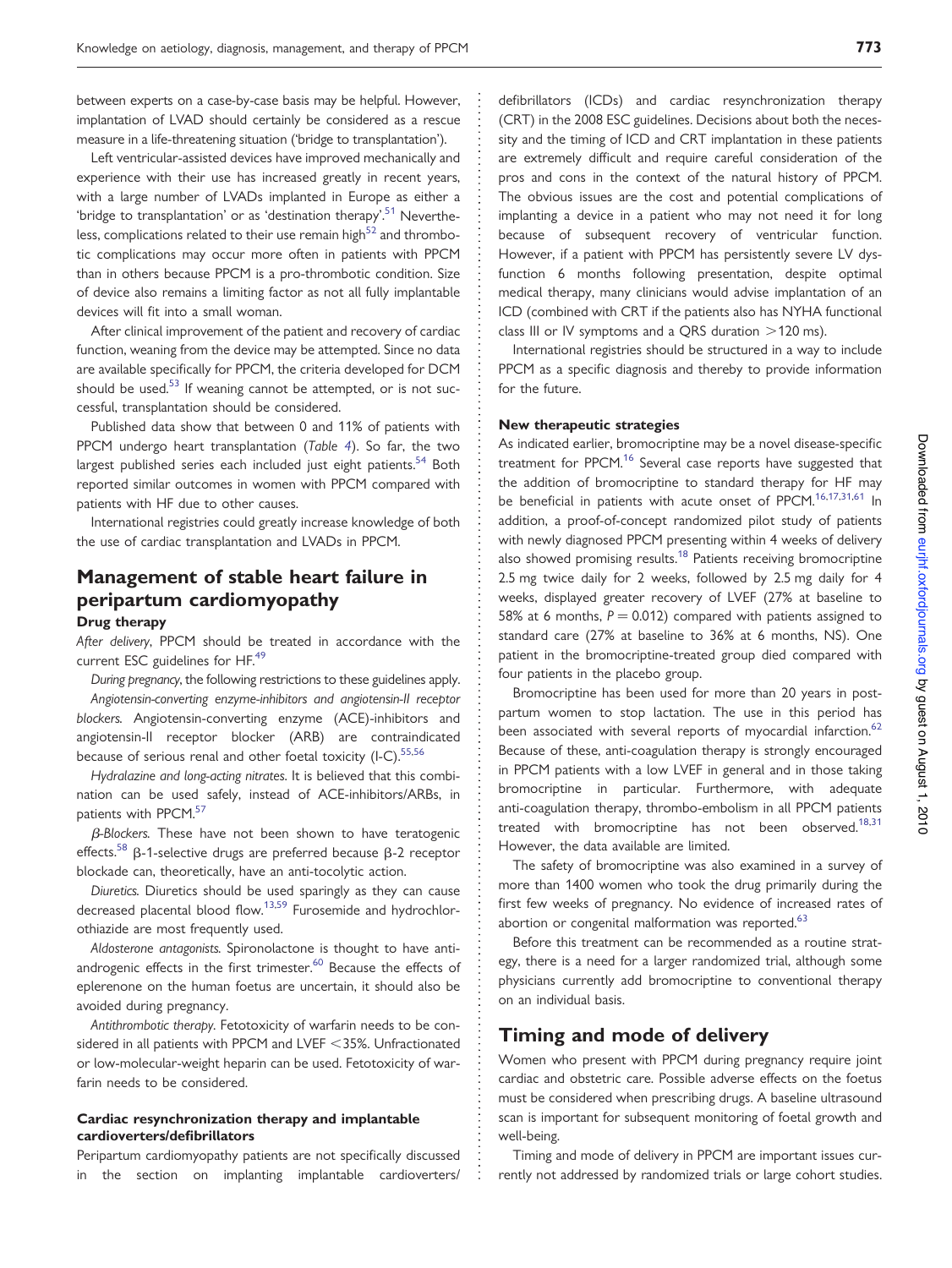Table 4 Prognosis of peripartum cardiomyopathy

<span id="page-7-0"></span>

| <b>Author</b>                                   | Year        |                 | Country Study type                                      | $\mathbf n$                         | Age<br>(mean) | Mortality<br>(mean<br>follow-up)              | <b>LV</b> function                                                                                | Transplantation<br>and VAD | <b>Predictors of mortality</b>                                                   |
|-------------------------------------------------|-------------|-----------------|---------------------------------------------------------|-------------------------------------|---------------|-----------------------------------------------|---------------------------------------------------------------------------------------------------|----------------------------|----------------------------------------------------------------------------------|
| Population-based studies                        |             |                 |                                                         |                                     |               |                                               |                                                                                                   |                            |                                                                                  |
| Mielniczuk<br>et al. $8$                        | 1990-2002   | <b>USA</b>      | Retrospective, population based 171                     |                                     | 30            | 1.36%<br>in-hospital,<br>2.05% 'long<br>term' | <b>NA</b>                                                                                         | <b>NA</b>                  | <b>NA</b>                                                                        |
| Brar et al. <sup>9</sup>                        | 1996-2005   | <b>USA</b>      | Retrospective, population based 60                      |                                     | 34            | 3.3% (4.7<br>years)                           | <b>NA</b>                                                                                         | 0%                         | <b>NA</b>                                                                        |
| Case series                                     |             |                 |                                                         |                                     |               |                                               |                                                                                                   |                            |                                                                                  |
| Sliwa et al. <sup>24</sup> 2005-08 <sup>a</sup> |             | South<br>Africa | Prospective, single centre                              | 80, 100% African<br>descent         | 30            | 10% (6<br>months),<br>28% (2<br>years)        | Mean LVEF: baseline<br>30%, 24 months<br>51%                                                      | <b>NA</b>                  | <b>NA</b>                                                                        |
| Sliwa et al. <sup>14</sup> 2003-05              |             | South<br>Africa | Prospective, single centre                              | 100, 100% African<br>descent        | 32            | 15% (6<br>months)                             | Mean LVEF: baseline<br>26%, 24 months<br>43%, 23% normal LV<br>function after 6<br>months         | <b>NA</b>                  | Fas/Apo-1 and NYHA<br>functional class<br>independent predictors<br>of mortality |
| Fett et al. <sup>5</sup>                        | $2000 - 05$ | Haiti           | Prospective, single centre                              | 98, 100% African<br>descent         | 32            |                                               | 15% (2.2 years) 28% normal ventricular NA<br>function after 2.2<br>years                          |                            | LVEDD and LVEF at<br>presentation not<br>predictive of mortality                 |
| Fett et $al^{72}$                               | 1994-2001   | Haiti           | Prospective $+$ retrospective,<br>single centre         | 47                                  | 32            | 14% (time<br>period not<br>available)         | <b>NA</b>                                                                                         | <b>NA</b>                  | <b>NA</b>                                                                        |
| Duran<br>et al. <sup>44</sup>                   | 1995-2007   | Turkey          | $Prospective + retrospective,$<br>single centre         | 33                                  | 33            | 30% (47<br>months)                            | 24% of patients<br>recovered<br>completely, 39%<br>were left with<br>persistent LV<br>dysfunction | 6%                         | $ORS > 120$ ms $-1$                                                              |
| Modi et al. <sup>73</sup> 1992-2003             |             | <b>USA</b>      | Single centre, retrospective                            | 44 patients, 39<br>African-American | <b>NA</b>     | 15.9%                                         | LV function returned<br>to normal in 35%                                                          | <b>NA</b>                  | LVEF did not predict<br>mortality                                                |
| Sliwa et al. <sup>41</sup> 1996-97              |             | South<br>Africa | Single centre, prospective                              | 29                                  | 29            | 27.6% (6<br>months)                           | Mean LVEF: baseline<br>27%, 6 months 43%                                                          | <b>NA</b>                  | <b>NA</b>                                                                        |
| Desai et al. <sup>11</sup> 1986-89              |             | South<br>Africa | Single centre, retrospective                            | 99                                  | 29            | 14% (time<br>period not<br>available)         | <b>NA</b>                                                                                         | <b>NA</b>                  | <b>NA</b>                                                                        |
| Felker<br>et al. $^{75}$                        | $1983 - 98$ | <b>USA</b>      | Single centre (those referred for 51<br>cardiac biopsy) |                                     | 29            | 6% (5 years)                                  | <b>NA</b>                                                                                         | 7%                         | <b>NA</b>                                                                        |
| Chapa<br>et al. $10$                            | 1988-2001   | <b>USA</b>      | Single centre, retrospective                            | 32                                  | 27            | 9.6% (time<br>period not<br>available)        | 59% persistent LV<br>dysfunction (46<br>months)                                                   | 6.5%                       | <b>NA</b>                                                                        |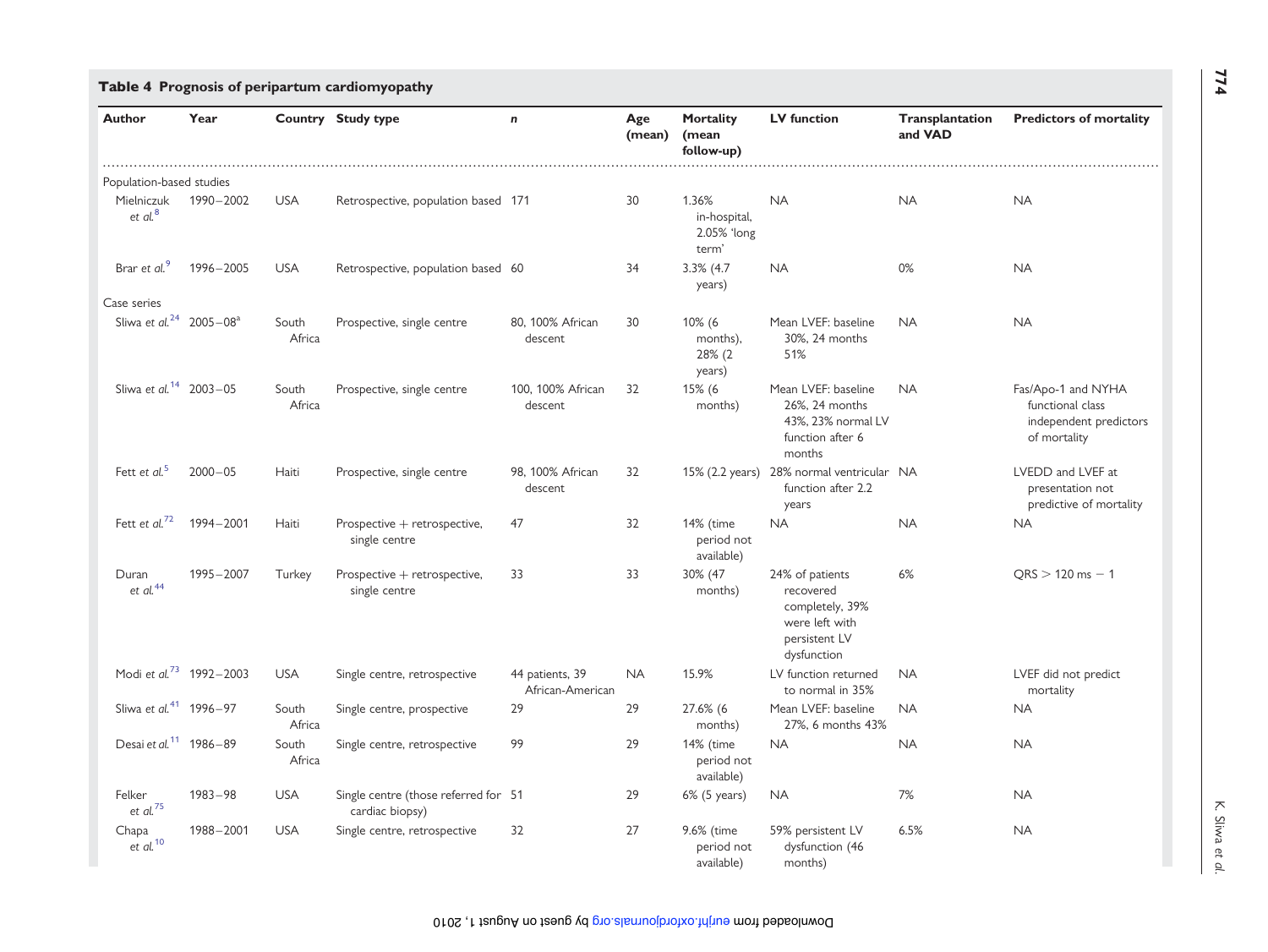Unless there is deterioration in the maternal or foetal condition, there is no need for early delivery.<sup>[64](#page-11-0)</sup> Urgent delivery, irrespective of gestation, may need to be considered in women presenting or remaining in advanced HF with haemodynamic instability.<sup>65</sup> A team (comprising a cardiologist, obstetrician, anaesthesiologist, neonatologist, and intensive care physician) should discuss the planned mode and conduct of delivery in each case, taking into account the woman's or couples wishes. The primary consider-ation should be maternal cardiovascular benefit.<sup>[64](#page-11-0)</sup> In general, spontaneous vaginal birth is preferable in women whose cardiac condition is well controlled with an apparently healthy foetus.<sup>[64,66](#page-11-0)</sup> Planned Caesarean section is preferred for women who are critically ill and in need of inotropic therapy or mechanical support.<sup>[65](#page-11-0)</sup> Cardiovascular challenges during labour and delivery include supine hypotension, increased cardiac output, blood loss, and administration of i.v. fluids.<sup>67</sup>

Labour is best conducted in a high care area where there is experience in managing pregnancies with cardiac disease. Principles of management are similar to those for women with other cardiac disease in pregnancy.[68](#page-11-0),[69](#page-11-0) Continuous invasive haemodynamic monitoring is recommended, $70$  with continuous urinary catheter drainage. Care must be taken to prevent fluid overload and pulmonary oedema from i.v. infusions. Antenatal oral medications are continued, but heparin should not be given after contractions have started.

The foetus is monitored with continuous cardiotocography. The left lateral position has been suggested to ensure adequate venous return from the inferior vena cava,  $66,71$  $66,71$  $66,71$  but a sitting-up position may be needed for women in cardiac failure. For analgesia and anaesthesia, an experienced anaesthesiologist should be consulted. Epidural analgesia is preferred during labour as it stabilizes cardiac output.[69](#page-11-0) For Caesarean section, continuous spinal anaesthesia and combined spinal and epidural anaesthesia have been recommended.[64](#page-11-0) The second stage of labour is a time of increased exertion and strong contractions and prolonged bearing down efforts must be discouraged. Where spontaneous delivery cannot be achieved rapidly, low forceps or vacuum-assisted delivery will reduce exertion and shorten the second stage.<sup>64,67</sup> The third stage of labour can be managed actively, using a single dose of intramuscular oxytocin. Ergometrine is contraindicated.<sup>68</sup> After delivery, auto-transfusion of blood from the lower limbs and contracted uterus may significantly increase pre-load. A single i.v. dose of furosemide is commonly given at this stage. If used, anticoagulants should be restarted in consultation with the obstetrician and anaesthesiologist when post-partum bleeding has stopped and the epidural or spinal catheter has been removed.

# **Breastfeeding**

On the basis of the postulated negative effects of prolactin subfragments described above, breastfeeding is not advised in patients with suspected PPCM, even if this practice is not fully evidence-based. Several ACE-inhibitors (captopril, enalapril, and quinapril) have been adequately tested and can be used in breastfeeding women.<sup>58</sup>

# Prognosis

Disappointingly, there are no European studies of the prognosis of PPCM in any population. The worldwide data that are available

| et $a!^{\, 12}$<br>Witlin         | 1986-94              | USA    | Single centre, prospective                                                                                                                                                                                                     | 28; 21 black, 6 white, NA<br>1 Asian      |    | period not<br>available)<br>18% (time | 64% persistent LV<br>dysfunction                      | 11%           | 18%                                           |
|-----------------------------------|----------------------|--------|--------------------------------------------------------------------------------------------------------------------------------------------------------------------------------------------------------------------------------|-------------------------------------------|----|---------------------------------------|-------------------------------------------------------|---------------|-----------------------------------------------|
| Carvalho<br>et al. $76$<br>Survey | 1982-88              | Brazil | Single centre, prospective                                                                                                                                                                                                     | $\frac{6}{1}$                             | 26 | months)<br>16% (21                    | ₹                                                     | $\frac{1}{2}$ | Increased LVEDD and late<br>onset of symptoms |
| et al. $7$<br>Elkayam             | 2005; 1997- USA<br>8 |        | Survey (2% response rate)                                                                                                                                                                                                      | 100; 19% African<br>descent; 67%<br>White | 31 |                                       | 9% (2 years) LV function returned<br>to normal in 54% | 4%            | $\frac{1}{2}$                                 |
|                                   |                      |        | Only studies including >25 patients after 1985 are included. NA, not available; LV, left ventricular; LVEF, left ventricular ejection fraction; EDD, end-diastolic diameter, NYHA, New York Heart Association; ECG, echocardio |                                           |    |                                       |                                                       |               |                                               |

 $\omega$ 

aDate of publication.

Date of publication.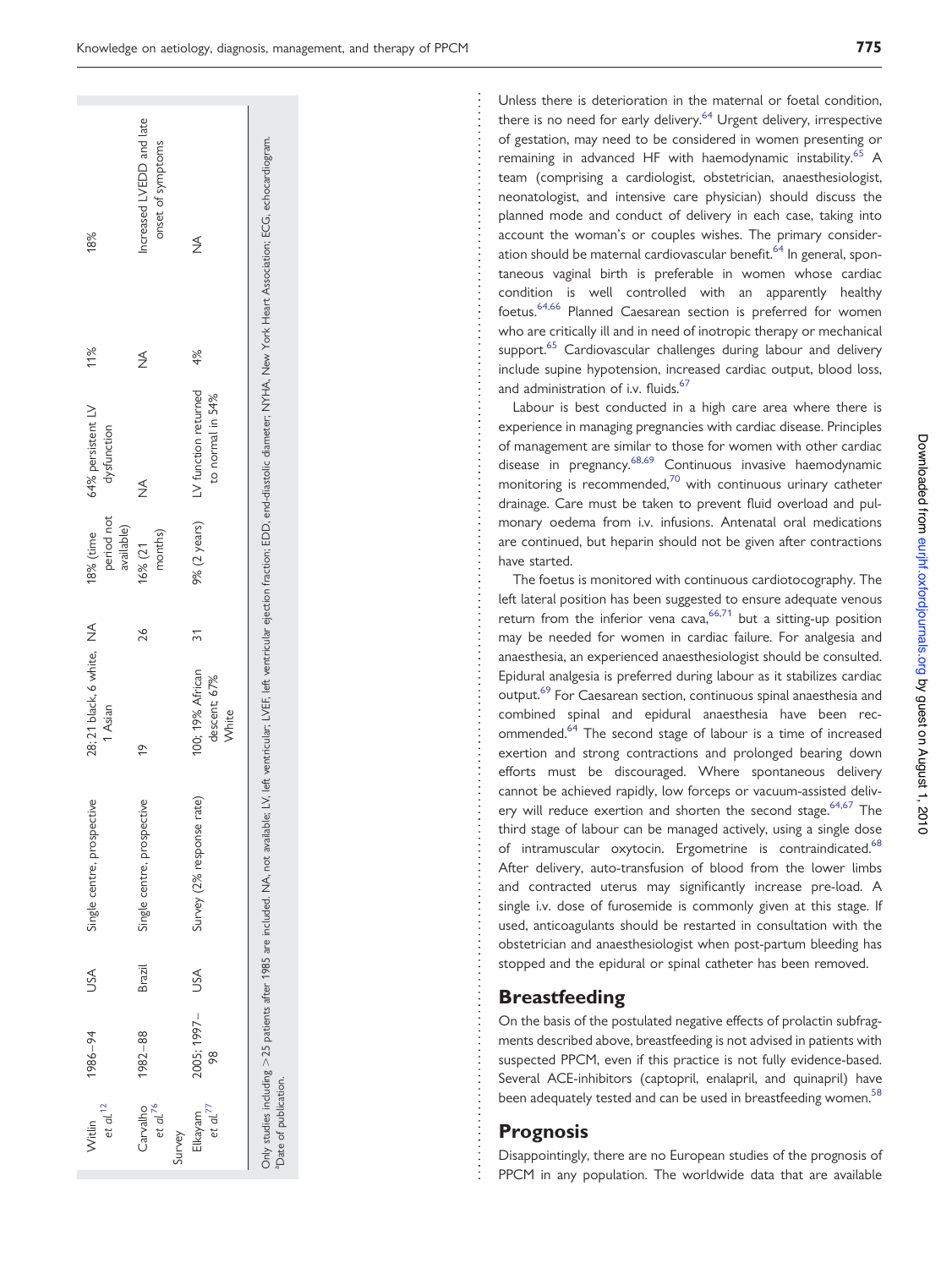suggest that the prognosis of PPCM appears to vary geographically (Table [4](#page-7-0)).<sup>[5](#page-10-0),[8](#page-10-0)-[12,14,24](#page-10-0),[44](#page-10-0),[45](#page-10-0),[72](#page-11-0)-[76](#page-11-0)</sup> It had been thought that mortality was lowest in the USA. However, a recent study by Modi et  $al.^{73}$  $al.^{73}$  $al.^{73}$ reported recovery of LV function and survival rates of PPCM patients in the USA similar to those reported from Haiti and South Africa. No population-based studies have been performed in the USA. In South Africa, case series have demonstrated that mortality rates have slowly improved over time but 6-month and 2-year mortality rates remain at 10 and 28%, respectively. Singlecentre studies in Brazil and Haiti report mortality rates of 14– 16% within 6 months. In Turkey, a single tertiary centre reported a mortality rate of 30% over 4-year follow-up.

The proportion of patients in whom LV systolic function returns to normal is more consistent in case series in the USA, Haiti, and Turkey at 23– 41%.

Factors that independently predict mortality are not clear.<sup>18</sup> Candidates for further study are NYHA class, LVEF, QRS duration, and late onset of symptoms.

# Subsequent pregnancies, counselling, and contraception

Family-planning counselling is very important as women with PPCM are usually in the middle of family building. Only a few studies have reported on subsequent pregnancies of women with a history of PPCM.

In a retrospective investigation, Elkayam et  $al^{77}$  $al^{77}$  $al^{77}$  studied 44 women with PPCM and a subsequent pregnancy and found that LVEF increased after the index pregnancy but decreased again during the subsequent pregnancy, irrespective of earlier values. Development of HF symptoms was more frequent in the group where LEVF had not normalized before the subsequent pregnancy (44 vs. 21%). In addition, three of the women with a persistently low LVEF entering the subsequent pregnancy died, whereas none with normalized LVEF died. There was no perinatal mortality. In a retrospective study, Habli et al. compared 70 patients with PPCM, where 21 had a successful subsequent pregnancy, 16 terminated the pregnancy, and the remaining 33 had no subsequent pregnancy. Ejection fraction at diagnosis was higher in those who had a successful subsequent pregnancy, but had no relation to worsening clinical symptoms, which developed in nearly one-third of these patients.[78](#page-11-0)

Because of the sparse knowledge in this field, it is difficult to give individual counselling, but with a LVEF of  $<$  25% at diagnosis or where the LEVF has not normalized, the patient should be advised against a subsequent pregnancy. All patients should be informed that pregnancy can have a negative effect on cardiac function and development of HF and death may occur.

Women with PPCM need careful counselling about contraception because, as indicated above, they have a high risk of relapse in subsequent pregnancies and terminating pregnancy may not prevent the onset of PPCM.

<span id="page-9-0"></span>Intrauterine devices (copper and progestogen-releasing IUDs) are very effective and long-lasting forms of contraception which do not increase the risk of thrombo-embolism. Combined hormonal contraceptives contain oestrogens and progestins (synthetic forms of progesterone) and should be avoided. Oestrogens increase the risk of thrombo-embolism and should be avoided, but intramuscular, subcutaneous, and subdermal forms of progesterone-only contraception appear to be safe.<sup>[79](#page-11-0)</sup> Barrier methods of contraception are not recommended because of their high failure rate. Sterilization options can be considered and include vasectomy, tubal ligation, and insertion of intratubal stents. Because of the psychological impact, women should be counselled carefully and educated about the effective alternatives. In addition, anaesthetic risk must be considered in women with persisting severe LV dysfunction.

# Conclusion and way forward

Peripartum cardiomyopathy remains a difficult condition to both diagnose and treat. Prior definitions, emphasizing strict time windows and echocardiographic cut-offs for diagnosis, have probably led to women with the condition being overlooked or misdiagnosed. The rarity of the condition and lack of awareness of it among physicians and nurses/midwives often leads to late diagnosis and treatment. National and international registries, with systematic, prospective collection of data, are needed to better document the incidence, modes of presentation, current treatment practices, complications, and prognosis (including recovery) of PPCM. Multicentre studies are also required to improve the understanding of the pathogenic mechanisms of PPCM, including potential genetic and life-style aspects.

With the recent discovery of an oxidative stress-cathepsin D-16-kDa prolactin cascade in experimental and human PPCM, a specific pathophysiological hypothesis for PPCM has emerged, which may provide the rational basis for a specific therapeutic intervention. This intervention, bromocriptine, which is a drug that blocks the release of prolactin, and which has been used for many years in women in order to stop lactation (or a related compound), should now be tested in a number of prospective randomized controlled trials in women with PPCM.

# Funding

K.S. and D.H.K. received funding from the South African National Research Foundation and the German Research Foundation, which is related to this project. DFG number: HI/842/6-1. The Study Group was supported by the Heart Failure Association of the European Society of Cardiology.

Conflict of interest: none declared.

### References

- 1. Virchow R. Sitzung der Berliner Geburtshaelfer Gesellschaft, cited by Porak C. De l'influence reciprogue de la grossesses et des maladies du Coer. Thesis. Paris, 1880.
- 2. Pearson GD, Veille JC, Rahimtoola S, Hsia J, Oakley CM, Hosenpud JD, Ansari A, Baughman KL. Peripartum cardiomyopathy: National Heart, Lung, and Blood Institute and Office of Rare Diseases (National Institutes of Health) workshop recommendations and review. JAMA 2000;283:1183-1188.
- 3. Hilfiker-Kleiner D, Kaminski K, Podewski E, Bonda T, Schaefer A, Sliwa K, Forster O, Quint A, Landmesser U, Doerries C, Luchtefeld M, Poli V, Schneider MD, Balligand JL, Desjardins F, Ansari A, Struman I, Nguyen NQ, Zschemisch NH, Klein G, Heusch G, Schulz R, Hilfiker A, Drexler H. A cathepsin D-cleaved 16 kDa form of prolactin mediates postpartum cardiomyopathy. Cell 2007;128:589 –600.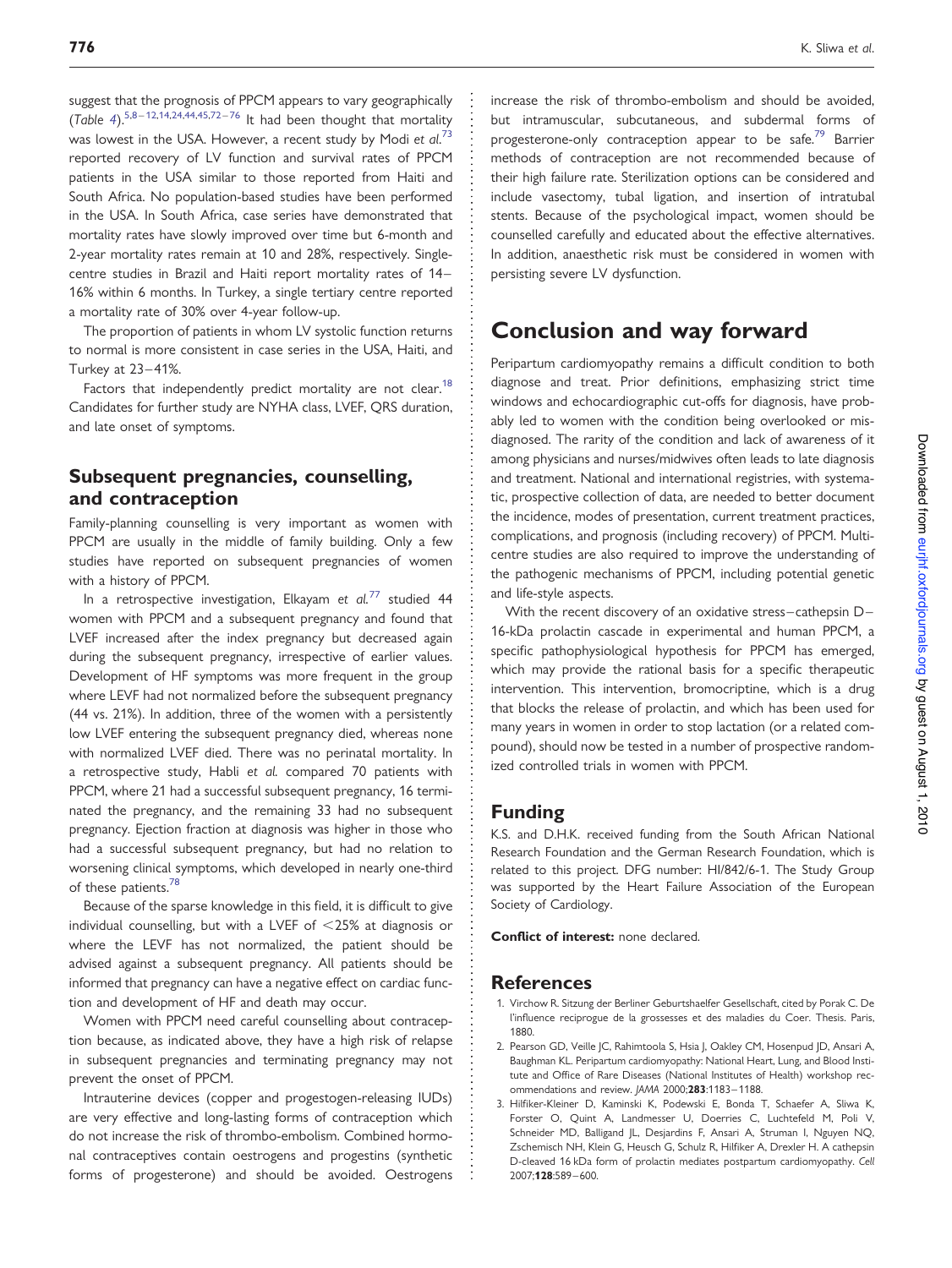- 4. Fett JD, Christie LG, Carraway RD, Ansari AA, Sundstrom JB, Murphy JG. Unrecognized peripartum cardiomyopathy in Haitian women. Int | Gynaecol Obstet 2005;  $90:161 - 166.$
- 5. Fett JD, Christie LG, Carraway RD, Murphy JG. Five-year prospective study of the incidence and prognosis of peripartum cardiomyopathy at a single institution. Mayo Clin Proc 2005;80:1602-1606.
- 6. Elliott P, Andersson B, Arbustini E, Bilinska Z, Cecchi F, Charron P, Dubourg O, Kuhl U, Maisch B, McKenna WJ, Monserrat L, Pankuweit S, Rapezzi C, Seferovic P, Tavazzi L, Keren A. Classification of the cardiomyopathies: a position statement from the European Society Of Cardiology Working Group on Myocardial and Pericardial Diseases. Eur Heart | 2008;29:270-276.
- 7. Maron BJ, Towbin JA, Thiene G, Antzelevitch C, Corrado D, Arnett D, Moss AJ, Seidman CE, Young JB. Contemporary definitions and classification of the cardiomyopathies: an American Heart Association Scientific Statement from the Council on Clinical Cardiology, Heart Failure and Transplantation Committee; Quality of Care and Outcomes Research and Functional Genomics and Translational Biology Interdisciplinary Working Groups; and Council on Epidemiology and Prevention. Circulation 2006;113:1807-1816.
- 8. Mielniczuk LM, Williams K, Davis DR, Tang AS, Lemery R, Green MS, Gollob MH, Haddad H, Birnie DH. Frequency of peripartum cardiomyopathy. Am J Cardiol 2006;97:1765 –1768.
- 9. Brar SS, Khan SS, Sandhu GK, Jorgensen MB, Parikh N, Hsu JW, Shen AY. Incidence, mortality, and racial differences in peripartum cardiomyopathy. Am J Cardiol 2007;100:302-304.
- 10. Chapa JB, Heiberger HB, Weinert L, Decara J, Lang RM, Hibbard JU. Prognostic value of echocardiography in peripartum cardiomyopathy. Obstet Gynecol 2005; 105:1303 –1308.
- 11. Desai D, Moodley J, Naidoo D. Peripartum cardiomyopathy: experiences at King Edward VIII Hospital, Durban, South Africa and a review of the literature. Trop Doct 1995:25:118-123.
- 12. Witlin AG, Mabie WC, Sibai BM. Peripartum cardiomyopathy: an ominous diagnosis. Am J Obstet Gynecol 1997;176(1 Pt 1):182–188.
- 13. Sliwa K, Fett J, Elkayam U. Peripartum cardiomyopathy. Lancet 2006;368:687-693.
- 14. Sliwa K, Forster O, Libhaber E, Fett JD, Sundstrom JB, Hilfiker-Kleiner D, Ansari AA. Peripartum cardiomyopathy: inflammatory markers as predictors of outcome in 100 prospectively studied patients. Eur Heart J 2006;27:441-446.
- 15. Toescu V, Nuttall SL, Martin U, Kendall MJ, Dunne F. Oxidative stress and normal pregnancy. Clin Endocrinol (Oxf) 2002;57:609-613.
- 16. Hilfiker-Kleiner D, Meyer GP, Schieffer E, Goldmann B, Podewski E, Struman I, Fischer P, Drexler H. Recovery from postpartum cardiomyopathy in 2 patients by blocking prolactin release with bromocriptine. J Am Coll Cardiol 2007;50: 2354– 2355.
- 17. Habedank D, Kuhnle Y, Elgeti T, Dudenhausen JW, Haverkamp W, Dietz R. Recovery from peripartum cardiomyopathy after treatment with bromocriptine. Eur J Heart Fail 2008;10:1149-1151.
- 18. Sliwa K, Blauwet L, Tibazarwa K, Libhaber E, Smedema JP, Becker A, McMurray J, Yamac H, Labidi S, Struhman I, Hilfiker-Kleiner D. Evaluation of bromocriptine in the treatment of acute severe peripartum cardiomyopathy: a proof-of-concept pilot study. Circulation 2010;121:1465 –1473.
- 19. Forster O, Hilfiker-Kleiner D, Ansari AA, Sundstrom JB, Libhaber E, Tshani W, Becker A, Yip A, Klein G, Sliwa K. Reversal of IFN-gamma, oxLDL and prolactin serum levels correlate with clinical improvement in patients with peripartum cardiomyopathy. Eur J Heart Fail 2008;10:861-868.
- 20. Sliwa K, Skudicky D, Candy G, Bergemann A, Hopley M, Sareli P. The addition of pentoxifylline to conventional therapy improves outcome in patients with peripartum cardiomyopathy. Eur J Heart Fail 2002;4:305-309.
- 21. Cenac A, Djibo A, Djangnikpo L. Peripartum dilated cardiomyopathy. A model of multifactor disease? Rev Med Interne 1993;14:1033.
- <span id="page-10-1"></span>22. Fett JD. Viral infection as a possible trigger for the development of peripartum cardiomyopathy. Int J Gynaecol Obstet 2007;97:149-150.
- 23. Rizeq MN, Rickenbacher PR, Fowler MB, Billingham ME. Incidence of myocarditis in peripartum cardiomyopathy. Am J Cardiol 1994;74:474–477.
- 24. Sliwa K, Forster O, Tibazarwa K, Libhaber E, Becker A, Yip A, Hilfiker-Kleiner D. Long-term outcome of Peripartum cardiomyopathy in a population with high seropositivity for human immunodeficiency virus. Int J Cardiol. Published online ahead of print 12 September 2009.
- 25. Ellis JE, Ansari AA, Fett JD, Carraway RD, Randall HW, Mosunjac MI, Sundstrom JB. Inhibition of progenitor dendritic cell maturation by plasma from patients with peripartum cardiomyopathy: role in pregnancy-associated heart disease. Clin Dev Immunol 2005;12:265 –273.
- 26. Selle T, Renger I, Labidi S, Bultmann I, Hilfiker-Kleiner D. Reviewing peripartum cardiomyopathy: current state of knowledge. Future Cardiol 2009;5:175–189.
- <span id="page-10-0"></span>27. Lamparter S, Pankuweit S, Maisch B. Clinical and immunologic characteristics in peripartum cardiomyopathy. Int J Cardiol 2007;118:14-20.
- 28. Warraich RS, Sliwa K, Damasceno A, Carraway R, Sundrom B, Arif G, Essop R, Ansari A, Fett J, Yacoub M. Impact of pregnancy-related heart failure on humoral immunity: clinical relevance of G3-subclass immunoglobulins in peripartum cardiomyopathy. Am Heart |  $2005;150:263-269$ .
- 29. Sundstrom JB, Fett JD, Carraway RD, Ansari AA. Is peripartum cardiomyopathy an organ-specific autoimmune disease? Autoimmun Rev 2002;1:73–77.
- 30. Pierce JA, Price BO, Joyce JW. Familial occurrence of postpartal heart failure. Arch Intern Med 1963;111:651–655.
- 31. Meyer GP, Labidi S, Podewski E, Sliwa K, Drexler H, Hilfiker-Kleiner D. Bromocriptine treatment associated with recovery from peripartum cardiomyopathy in siblings: two case reports. J Med Case Reports 2010;4:80.
- 32. Massad LS, Reiss CK, Mutch DG, Haskel EJ. Familial peripartum cardiomyopathy after molar pregnancy. Obstet Gynecol 1993;81(5 Pt 2):886 –888.
- 33. Pearl W. Familial occurrence of peripartum cardiomyopathy. Am Heart J 1995; 129:421–422.
- 34. Fett JD, Sundstrom BJ, Etta King M, Ansari AA. Mother-daughter peripartum cardiomyopathy. Int *| Cardiol* 2002:86:331-332.
- 35. Strunge P. Familial cardiomyopathy. Peripartum and primary congestive cardiomyopathy in a sister and brother. Ugeskr Laeger 1976;138:2567-2569.
- 36. van Spaendonck-Zwarts K, van Tintelen J, van Veldhuisen DJ, van der Werf R, Jongbloed J, Paulus W, Dooijes D, Van den Berg MP. Peripartum cardiomyopathy as part of familial dilated cardiomyopathy. Circulation 2010;121:2169-2175
- 37. Morales A, Painter T, Li R, Siegfried JD, Li D, Norton N, Hershberger RE. Rare variant mutations in pregnancy-associated or peripartum cardiomyopathy. Circulation 2010:121:2176-2182.
- 38. Ntusi NB, Mayosi BM. Epidemiology of heart failure in sub-Saharan Africa. Expert Rev Cardiovasc Ther 2009;7:169-180.
- 39. Lampert MB, Lang RM. Peripartum cardiomyopathy. Am Heart / 1995;130: 860 – 870.
- 40. Diao M, Diop IB, Kane A, Camara S, Kane A, Sarr M, Ba SA, Diouf SM. Electrocardiographic recording of long duration (Holter) of 24 hours during idiopathic cardiomyopathy of the peripartum. Arch Mal Coeur Vaiss 2004;97:25–30.
- 41. Sliwa K, Skudicky D, Bergemann A, Candy G, Puren A, Sareli P. Peripartum cardiomyopathy: analysis of clinical outcome, left ventricular function, plasma levels of cytokines and Fas/APO-1. J Am Coll Cardiol 2000;35:701-705.
- 42. Helms AK, Kittner SJ. Pregnancy and stroke. CNS Spectr 2005;10:580-587.
- 43. Box LC, Hanak V, Arciniegas JG. Dual coronary emboli in peripartum cardiomyopathy. Tex Heart Inst J 2004;31:442-444.
- 44. Duran N, Gunes H, Duran I, Biteker M, Ozkan M. Predictors of prognosis in patients with peripartum cardiomyopathy. Int | Gynaecol Obstet 2008;101:  $137 - 140$ .
- 45. Elkayam U, Akhter MW, Singh H, Khan S, Bitar F, Hameed A, Shotan A. Pregnancy-associated cardiomyopathy: clinical characteristics and a comparison between early and late presentation. Circulation 2005;111:2050-2055.
- 46. Mouquet F, Lions C, de Groote P, Bouabdallaoui N, Willoteaux S, Dagorn J, Deruelle P, Lamblin N, Bauters C, Beregi JP. Characterisation of peripartum cardiomyopathy by cardiac magnetic resonance imaging. Eur Radiol 2008;18: 2765 –2769.
- 47. Srichai MB, Junor C, Rodriguez LL, Stillman AE, Grimm RA, Lieber ML, Weaver JA, Smedira NG, White RD. Clinical, imaging, and pathological characteristics of left ventricular thrombus: a comparison of contrast-enhanced magnetic resonance imaging, transthoracic echocardiography, and transesophageal echocardiography with surgical or pathological validation. Am Heart J 2006;152:75-84.
- 48. Webb JA, Thomsen HS, Morcos SK. The use of iodinated and gadolinium contrast media during pregnancy and lactation. Eur Radiol 2005;15:1234 –1240.
- 49. Dickstein K, Cohen-Solal A, Filippatos G, McMurray JJ, Ponikowski P, Poole-Wilson PA, Stromberg A, van Veldhuisen DJ, Atar D, Hoes AW, Keren A, Mebazaa A, Nieminen M, Priori SG, Swedberg K, Vahanian A, Camm J, De Caterina R, Dean V, Dickstein K, Filippatos G, Funck-Brentano C, Hellemans I, Kristensen SD, McGregor K, Sechtem U, Silber S, Tendera M, Widimsky P, Zamorano JL, Tendera M, Auricchio A, Bax J, Bohm M, Corra U, della Bella P, Elliott PM, Follath F, Gheorghiade M, Hasin Y, Hernborg A, Jaarsma T, Komajda M, Kornowski R, Piepoli M, Prendergast B, Tavazzi L, Vachiery JL, Verheugt FW, Zamorano JL, Zannad F. ESC guidelines for the diagnosis and treatment of acute and chronic heart failure 2008: the Task Force for the diagnosis and treatment of acute and chronic heart failure 2008 of the European Society of Cardiology. Developed in collaboration with the Heart Failure Association of the ESC (HFA) and endorsed by the European Society of Intensive Care Medicine (ESICM). Eur J Heart Fail 2008;10:933 –989.
- 50. Rasmusson KD, Stehlik J, Brown RN, Renlund DG, Wagoner LE, Torre-Amione G, Folsom JW, Silber DH, Kirklin JK. Long-term outcomes of cardiac transplantation for peri-partum cardiomyopathy: a multiinstitutional analysis. *J Heart Lung Transplant* 2007;26:1097-1104.